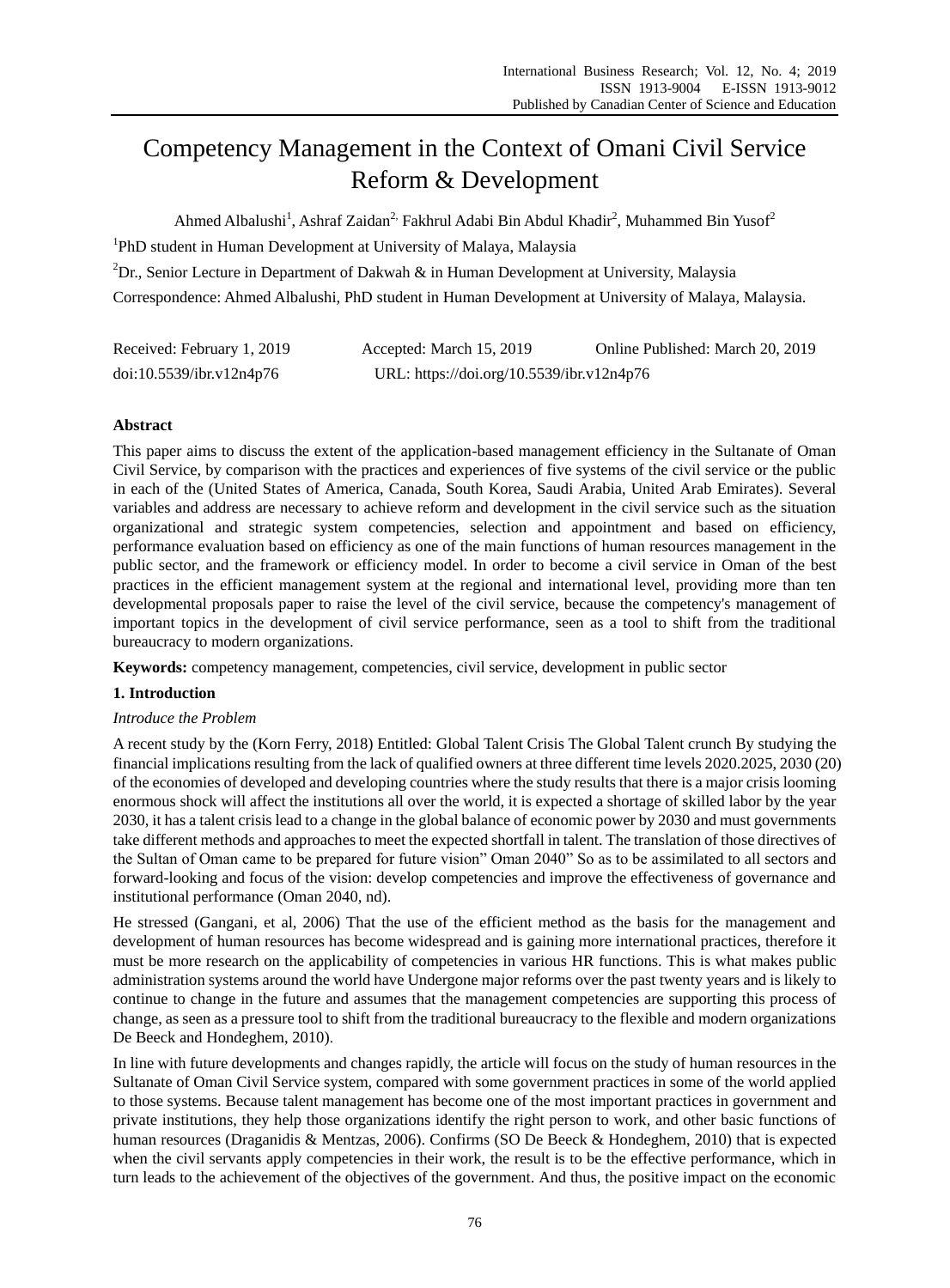growth of the countries when adhering to the principles of merit in the civil service (Cort ázar, JC, 2016).

The construction of an integrated system for the management of competencies is important to move to a talent nment management system steps, and if implemented properly it will achieve the best results of gover performance, and promotes the competitiveness of the public sector, and improves government services, and to achieve justice among employees. We hope to take the proposals contained in this article effectively, and that the research and studies in talent management and talent in the public sector efforts are harnessed to do mo.

#### **2. Method**

Because of the overlap of public administration (government) in many areas, and connections to many fields of knowledge, it has numerous studied ways, there became different approaches to study, including comparative entrance, and by comparing systems and processes of public administration in two or more countries (Ali, et al., 2013). Where the focus of public administration comparison Comparative Public Administration (CAP) Governments on how to manage resources from a comparative perspective, so increased recently the emergence of a group of international reports issued by the Organization for Economic Cooperation and Development (OECD) Or from the World Bank (The World Bank) And other organizations that focus their reports on international comparisons, where it turned out that 13.6% of the articles dealing with the public administration are from a comparative perspective (Walle & Brans, 2018). Points (Okoth & Ph, 2015) that there is a dearth of literature on public administration in general in the Arab Gulf states, as most of these countries tend to borrow best practices.

Given the importance of comparative studies in the field of public administration, this article will discuss some of the practices related to talent management system in six different countries around the world, (the United States of America, Canada, South Korea, Saudi Arabia, Oman, in addition to the Sultanate of Oman) through access to the literature, international and published reports, laws and regulations governing the system of competencies in those countries and policies, in order to stand closely to develop talent management practices in the civil service sector in Oman, and compared with selected countries, out the results and recommendations contribute to raising the efficiency of the Wireless Performance Government and achieve the future vision of Oman 2040.

The reason for the identification of Arab States for the rest of the region, the great similarity in the civil service system in terms of legislation and the stages of establishment and development, and adopting efficiency mainly in the selection and recruitment in government jobs, and because human development in the GCC levels converged as in the human development of the United Nations Report (United Nations, 2013). And practices of foreign countries have been selected based on a recent study conducted by the Organization for Economic Cooperation and Development (OECD) In 2009 where it was found that these mature experiences with efficient management system states (SO De Beeck & Hondeghem, 2010). In addition to being one of the most effective in government effectiveness indicator governments Government Effectiveness Index Issued by world Resource Institute Which measures the quality of public services provided, and the level of qualification of civil servants, and the independence of the civil service (World Resource Institute, 2008).

#### **3. Scientific Theory & Study Variables**

In 1982 the scene came in administrative and organizational studies (Richard Boyatzis)So he studied the relationship between efficiency and job performance through " Model of Effective Job Performance" Which was based on the effective impact and get the performance will happen when the three critical components are compatible or suitable with each other, namely: (individual competencies, organizational environment, and requirements functional), and if not be compatible with each other will then happen behavior is ineffective or inaction about job(Boyatzis, 1982). And subsequently published McClelland (1973)Famous essay related to acceptance tests to fill jobs in the US State Department, which aimed to identify the common characteristics enjoyed by not Elite enjoyed by others and devised a list of characteristics (competencies) that called (efficiency model). Studies and applications based on efficiency since that time and then gained to the present acceptance among the academic work and the business community have gone through three stages of development (Kupczyk, 2014) :

1- The first stage: Competencies Individuals Both researchers(White 1959; McClelland 1973; Boyatzis 1982; Woodruffe 1992; Spencer, Spencer 1993; McCracking 1998)

2- The second phase: Competencies Models For each of the (Mansfield 1996; McLagan 1997; Lucia, Lepsinger 1999; Rothwell, Lindholm 1999).

3- third level: Core Competency Identifying, For each of the (Prahalad, Hamel 1990; Ulrich, Lake 1991;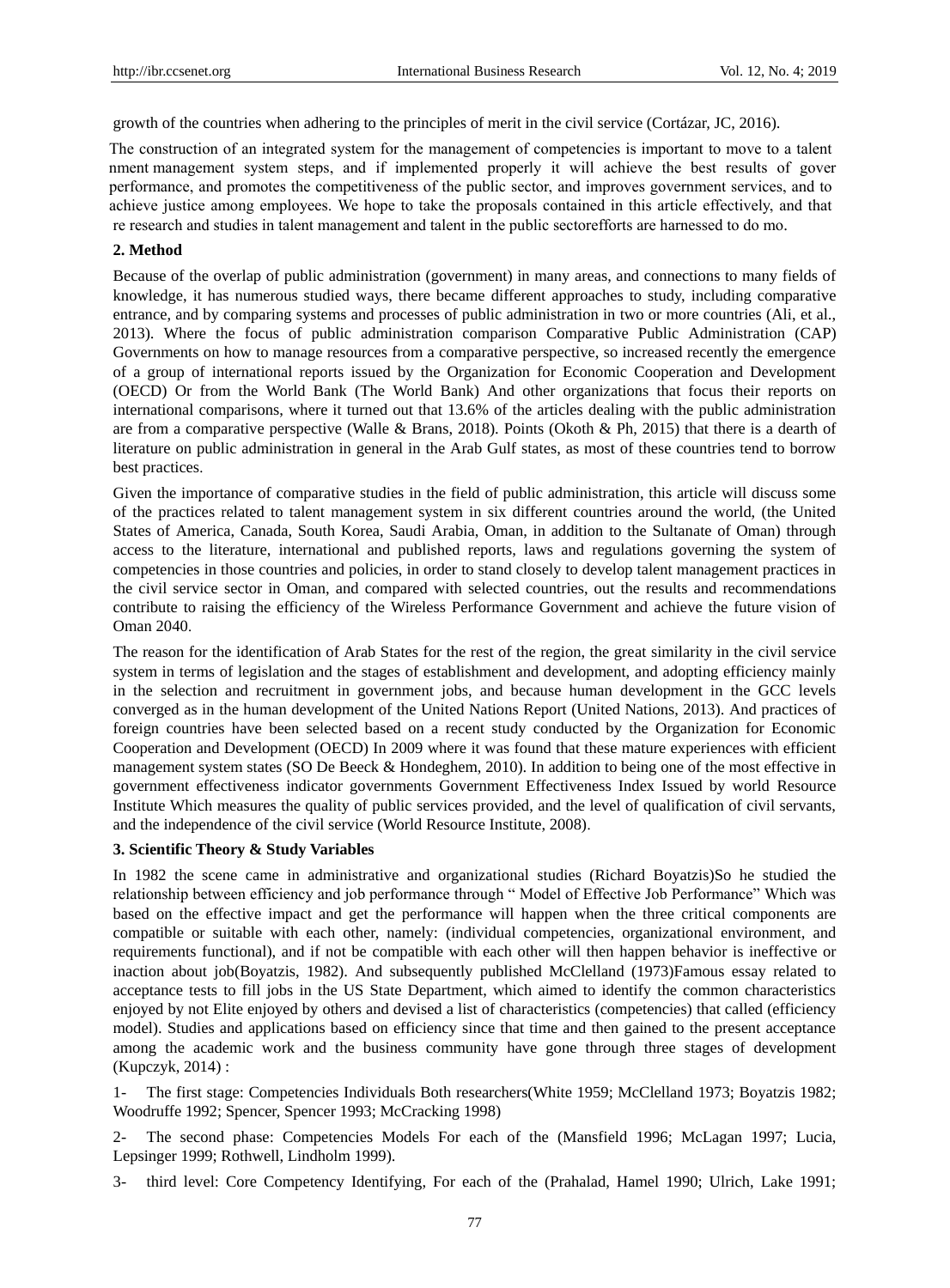Gallon, Stillman, Coates 1995; Coyne, Hall, Clifford 1997; Rothwell, Lindholm 1999; Delamare, Winterton 2005

According to the theoretical assumptions, the efficiency-based management is a new trend in human resources management and is one of the advantages of building competency's management systems in the possibility of integrating all areas of human resources management because of a methodology based on efficiency(Sienkiewicz, 2014). Confirms(S. Beeck & Hondeghem, 2010) That talent management is more than just identifying competencies and using them in different processes of human resources, as they need to be dynamic on the organization as a whole and should be talent management becomes a way of thinking for their integration into human resources activities and systematically, and in line with the organization, vision and strategic message and implemented throughout the organization.

And we will adopt in this paper on the study of three variables, namely, (organizational and strategic position of the system of competencies, and functions of human resources management based on efficiency and focus only on those two practices, namely selection, recruitment and performance evaluation, the last variable is the frame or efficiency model) and compared between the civil service systems or the public in six different countries. And Figure 1 shows an integrated system for the management of competencies in the organization, where vertical integration refers to human competency's coherence with the vision and strategy of the organization, as well as human resources policies, therefore should be selected competencies, organize, develop and evaluate even contribute to the achievement of the organization's goals.(S. Beeck & Hondeghem, 2010).



Figure 1. Competencies Management System (L. Spencer, &S. Spencer, 1993), (Laakso-Manninen & iitala, 2007), (S. Beeck & Hondeghem, 2010), (Campion & Odman, 2011)

## **4. Background**

One of the most major challenges for the management of human resources based on efficiency is that the concept of efficiency is precisely defined and can be understood in different ways (Sienkiewicz, 2014). The term efficiency is scientifically and practically both for its association with a wide range and variety of meanings and terms ability, aptitude, capability, competence, effectiveness, and skill This can be a term attributed to individuals, or groups, or institutions, and because of the Tapping in scientific definitions of efficiency, it is impossible to determine a specific definition agreed upon, however, it can be explained through scientific or process that followed the researcher to build the scientific theory of efficiency goals (Weinert, 1999) (Delamare, Deist, and Winterton, 2007). Where it can be returned term efficiency the term competency in the literature to the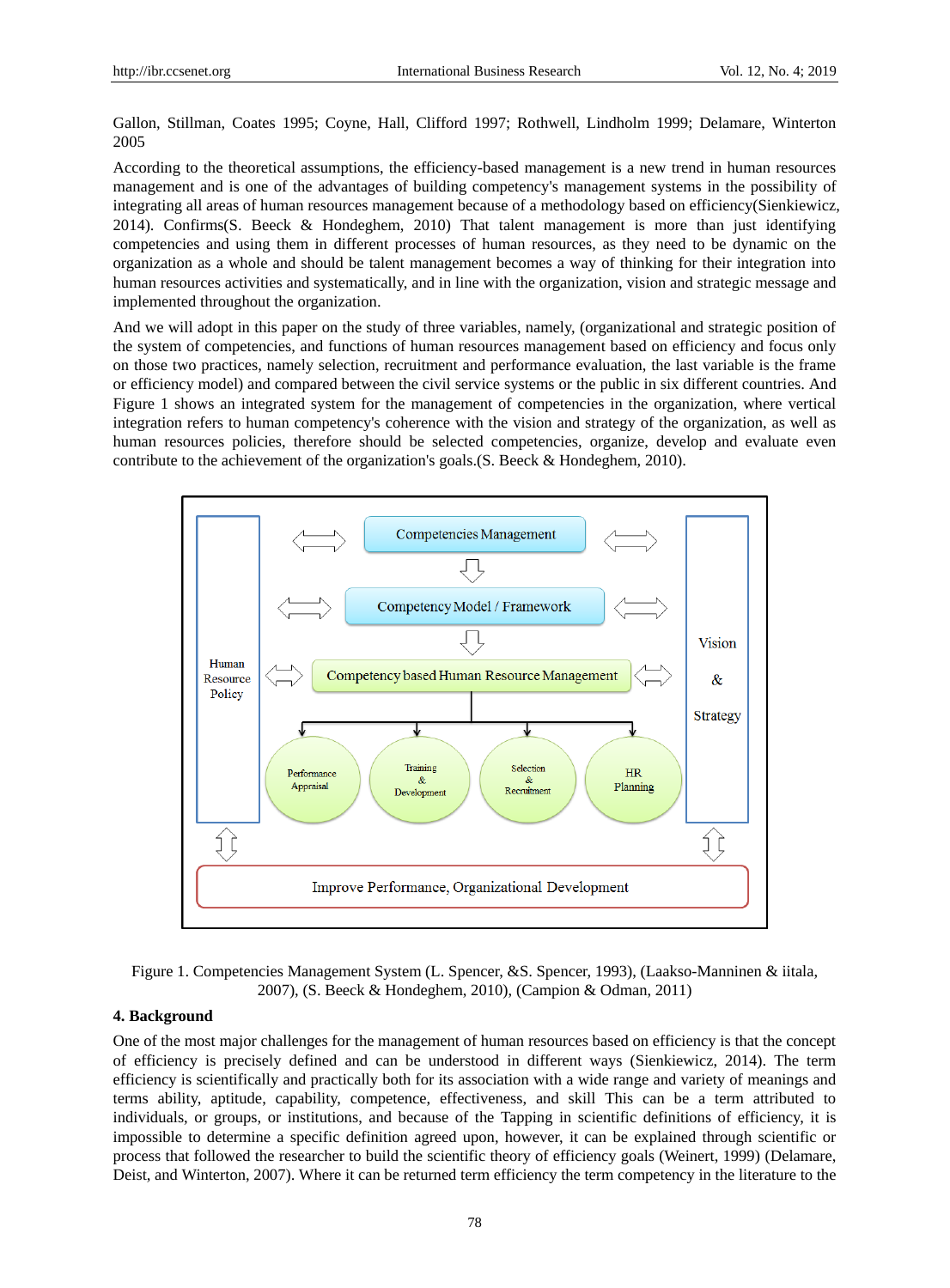seventies, there are many different definitions of efficiency (Benayoune, 2017).

McClelland (1973)"Competency is defined as a personal trait or set of habits that lead to more effective or superior job performance". L. Spencer, & S. Spencer (1993)" Competencies are skills  $\&$  abilities-things you can do—- acquired through work experience, life experience, study or training ".Draganidis, F., & Mentzas, G. (2006" Competency is a combination of tacit and explicit knowledge ,behavior and skills that gives someone the potential for effectiveness in task performance".

The definition of the latter confines us to a comprehensive definition that has been reached after the study and analysis of twelve definitions of efficiency.

Reached L. Spencer,  $\&$  S. Spencer (1993) To five properties for efficiency named "The Iceberg Model " Where many institutions to choose on the basis of competencies phenomenon Visible part (Knowledge, Skills) If, for example, said: We postgraduates of the best colleges and then assume that they have the competencies Batinah Hidden part (Self-concept, Trait, Motive) Or it can install these features through good management, but it is likely to be the opposite is economically feasible, for institutions to choose to accord to the competencies of internal medicine and the training competencies phenomenon. Concluded Timothy, Athey.M, Orth (1999) Through his study of the concept of efficiency that there is a set of similar characteristics which distinguish it from other concepts, including: knowledge or skills associated with current job performance; emerging knowledge or skills required for future success; intellectual or behavioral best practices of high performing people or teams; process capabilities that enhance organizational or business performance; new ways of thinking or behaving that provide the distinctive competitive advantage. The talent management sometimes called-based management efficiency competency-based management Includes identifying competencies that distinguish high performers from the average performance in all organizational areas and build a framework of competencies and use it as a basis for selection and recruitment, training and development, rewards, and various other aspects related to personnel of the Organization(De Beeck & Hondeghem 2010). Conducted Aberdeen, Group (2007) A leading international institution in the field-based research on the labor market, a study in (370) Organization of the world about the extent of use and application management competencies and benefits from the application of management initiatives based on efficiency, and highlighted the findings of the study: that 66% Organizations use seminars and training sessions method as part of their efforts and initiatives in talent management, and 41% of organizations have models of efficiency, and that 57% of those organizations reported that the harmonization between the workforce and the goals of the organization, is the main factor that drives to focus on the adoption of talent management and that there is a strong correlation between the management of competencies and the ability of the organization to improve workforce productivity.

#### **5. Organizational and Strategic Competency's System Status**

Research suggests that States that are managed by skilled enjoying high economic growth rates, and this confirmed it as well World Development Report 1997 That the application of merit Merit In the civil service helps to bring staff with high quality. (UNDP, 2015).

Civil service systems or public around the world seek to apply the principles and systems of effective management in all public functions, which result in the presence of government agencies responsible supervision and regulation and the development of policies and systems that achieve the goals of public administration seeks to achieve efficiently and effectively.

These devices differ in terms of the nature of the supervision and terms of reference and titles, but they are divided into two main, namely: 1. The first type: central single device, and entrusted to him all the terms of reference for the management of public office, whether legislative or executive and be their subordination in the habit of the highest authority in the country such as the Council of Ministers, such as

Federal Authority for Government Human Resources (FAHR) in Emirates, & Public Service Commission (PSC) in Canada, & Ministry of Personnel Management (MPM) in South Korea.

2- The second type is central, there is more than one distributed among them terms of reference, so the two sides, as is the case in Oman Saudi Arabia (Civil Service Council As a legislative and Ministry of Civil Service As an executive) or may consist of three sides, as in United States Which Office of Personnel Management (OPM) And specializes issuing legislation and to provide guidance and counselling, and Merit Systems Protection Board (MSPB) As a quasi-independent judiciary to protect the federal merit of banned practices and protect government employees from management systems violations, and Federal Labor Relations Authority (FLRA) Which seeks to bring stability and closer working relationships thereby contributing to achieving the highest levels of government performance.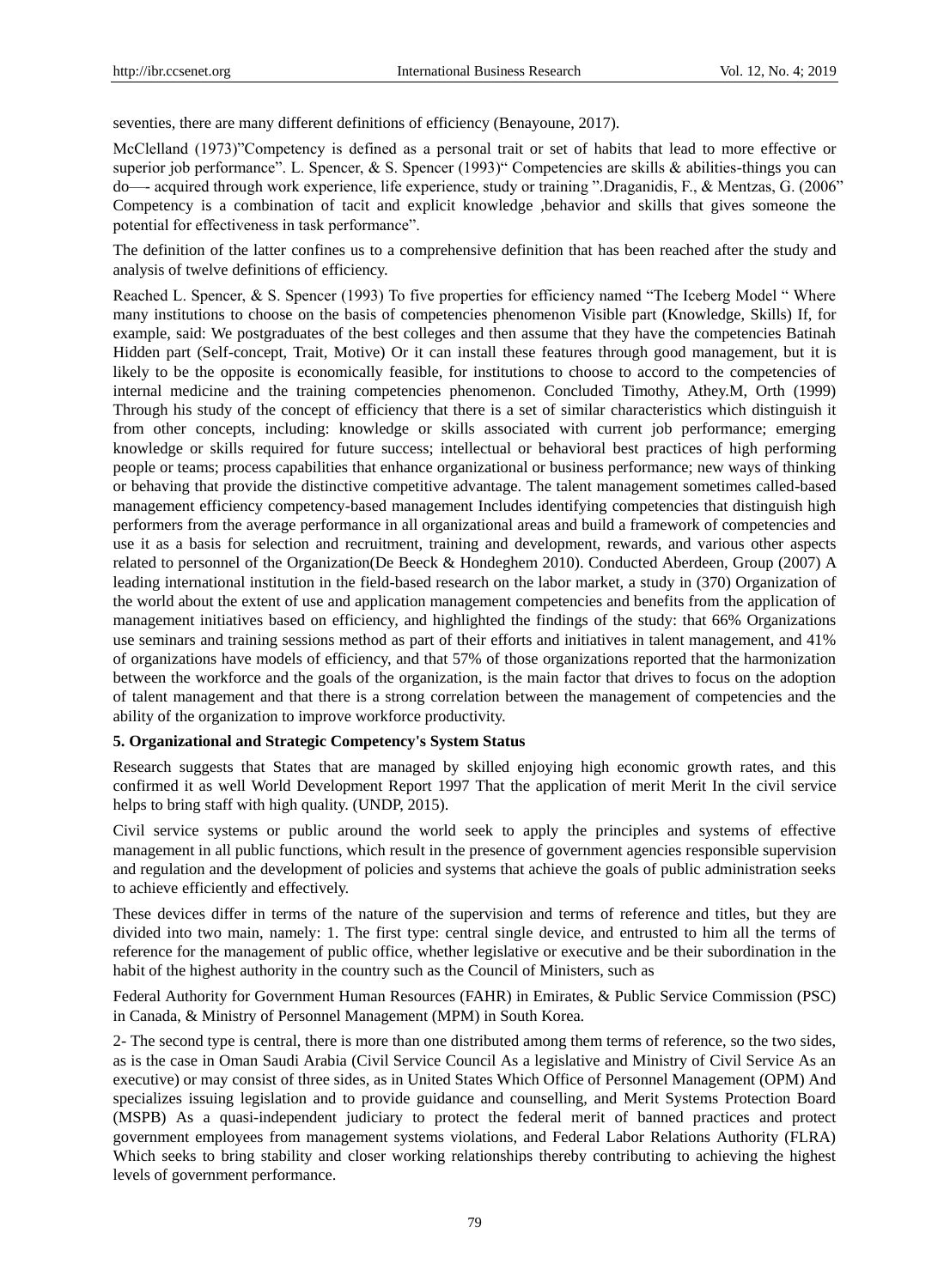a special committee is known as the Commission Northcote Trevelyan 1854 to study personnel. The United States did not lose sight of that, we're not only Msalhawwa the US government in the late nineteenth century, the use of only European experience, but they were also fond of saying: The acquisition of those systems is a necessary step in the direction of enlightenment if they wish to develop and become a civilized nation , and the first steps have been taken to find a modern management is to establish a civil service system is the appointment and take positions based on merit (Shafritz, & Hyde, 2012). In Canada, in 1962 report recommended Royal Commission on Government Organization The need to provide public services in government in both English and French and to rename the Civil Service Commission for the name of the Public Service Commission shall be responsible for the recruitment and training and development programs. The big shift in the Canadian government in the civil service system was in 2003, where it was issued and amending several laws, legislation and policies into law the Public Service Act and the values and ethics of public servants, and the granting of powers to Public Service Commission. In 2009, he announced the Canadian Prime Minister made significant structural in human resources management in the public service changes more coherent, streamlined and effective way to make it, and by enabling deputy ministers to assume responsibility for human resources in their departments, and streamlining the roles of the central agencies of human resources, and make adjustments to the policy General, and to clarify responsibilities and eliminate duplication. (Hurley, J, 2017, Lynch, KG, 2009).

England was the world leader in the introduction of a system of merit as it formed an

As South Korea has faced in 1997 economic crises, including the inadequacy of the competitiveness of the government compared to the private sector because of the low civil service performance level, so the government began to enter many of the reforms has shown the presidency Kim Dae Jung(1998-2002), which called for which to create a small and effective government, but they offer the best service and part of the reforms undertaken by the Government to strengthen the role of human resources and the creation of a workforce's ability to be more competitive. In 2001, the application of talent management in the system of government which has been designed to support human resources planning, including operations began the selection, promotion, training and career advancement, as part of the reform strategies and improve government performance, which aims to improve and raise the civil service efficiency and thus enhance the competitiveness of South Korea. (De Beeck & Hondeghem, 2010, Namkoong, K, 2007).

The first effort to reform the administrative system in Saudi Arabia was in 1927 under the name of "inspection" committee and reform", and in 1931 issued the first civil service system, and with the expansion of the government apparatus and the diversity of fields used the government in 1960, a group of World Bank experts and the Ford Foundation of America to conduct a study on Situation of public administration, as a result of economic growth witnessed in the Kingdom in the seventies of the last century, passed the current civil service system, and the system of the Civil Service Council, and the establishment of the General Personnel Council, which later turned to the Ministry of Civil Service in 1999. ( Rashid, 2004).

In the Sultanate of Oman have been assigned Civil Service Affairs in 1970, the Ministry of Royal Court Affairs, and in 1975 issued the first law to regulate the administrative apparatus and the first civil service law, and in 1988 was the establishment of the Ministry of Civil Service and the formation of the civil service means the development of public policies on matters of public office, in 2004 the Civil Service Law and the applicable issued so far.

In the UAE, the Civil Service Law was promulgated in the Federal Government in 1973 and the formation of the Civil Service Council, and in 2001 was the establishment of the Civil Service Bureau follows the Civil Service Council, and in 2008 was the establishment of the Federal Authority for Government Human Resources and the issuance of the Human Resources Act.

After studying the organizational status of the system of qualified human resources in the Arab and foreign countries, comparison shop, and the reforms and the changes made by these countries in order to consolidate the principles of efficiency in the public service, we conclude that there are some foundations and principles that must be based on talent management in the public sector system, As follows :

1- That efficiency has become linked to the public service, and must be linked as well as policies, laws and regulations and procedures for recruitment, training, performance evaluation and other key functions related to human resource's management. Thus, became the logical model work efficiency prominent and important for the diagnosis and supervision and improve leadership in general, and the management of human resources (Prasanthi, S, 20015).

2- All states have varying practices in the civil service systems, it must be the pursuit of continuous updating of these systems in order to cope with the requirements of each stage. Where is the reform of the civil service of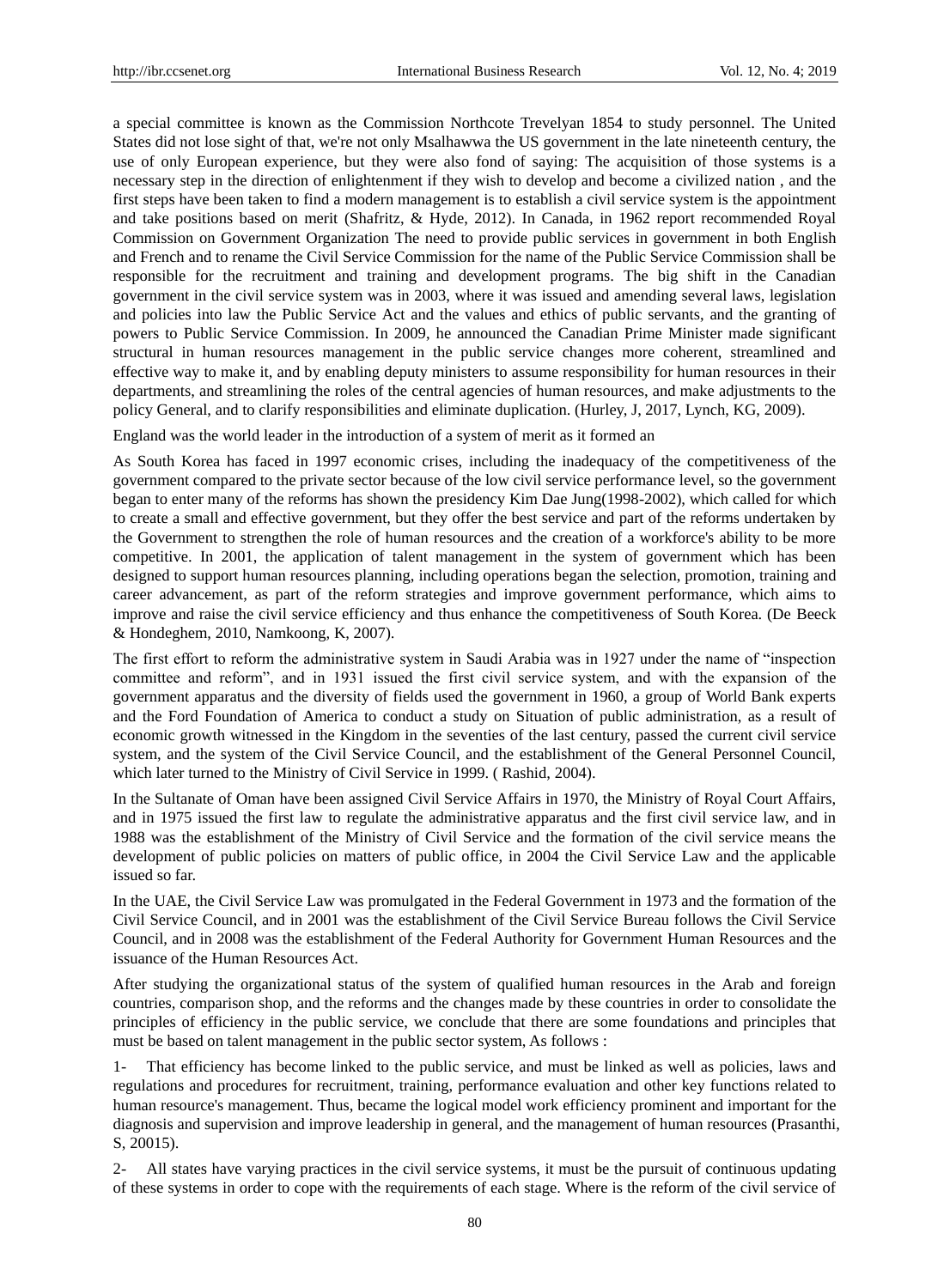the most difficult development reforms, but it is now essential for the sustainability of the public sector because the application of the principles of merit in the civil service gives the individual the ability to achieve the best results, which reflected positively on the well-being of society(UNDP, 2015, 2010).

3- The shift from the traditional role to a strategic role in the civil service. The International Public Management Association for Human Resources (IPMA-HR) Establish a working group of experts to discuss the challenges and opportunities facing human resources in the public sector for the year 2020, and the findings of the Panel that the majority of human resources departments in the public sector suffers from a lack of support, expertise and resources needed to achieve the transition from the role of actions to the strategic role and innovation and strategic direction contribute to the success of human resources and turn them into an effective strategic partner rather than as a tool for action and to provide assistance. (IPMA-HR, 2016). For example, putOPM A strategic plan until the year 2022 (OPM, 2018) As well as FAHR Developed a strategic plan until the year 2021 FAHR, 2017).

4- Broad participation and benefit from applied research and best practices while doing the preparation and development of competencies system in the civil service. For example, the Canadian government has adopted a management framework based on efficiency Competency-based Management for a year 1999Through the allocation of a specialized committee which is the Steering Committee on Management based on the efficiency, where the Commission in consultation with officials of the Treasury Board and the Public Service Commission, the Joint Committee between the concerned departments administering the efficiency, the Council of Human Resources, and representatives of the staff, the Committee also adopted on practical experience, and management practices that have been applied over the past few years, and the results of research conducted in the public and private sector institutions that have implemented human resources management system based on efficiency, and conduct a field study on 57 government institution Federal Of Canadian. As well as is the case for South Korea, where the participants in the preparation and implementation of the competency model of senior civil service officials, experts from the Korean Society for Organizational and Industrial Psychology, Society for Korean personnel management, and a group of consultants, and officials from the Civil Service Commission, and the staff of human resources departments in government ministries and agencies, and the completion of the work has been used several methodologies, such as the analysis of jobs, and in-depth interviews and questionnaires, as well as in-depth review of the literature of talent management in general and in particular models of efficiency(De Beeck & Hondeghem 2010).

To activate the organizational and strategic competencies system in the civil service situation in Oman in the light of previous comparisons, they need attention and make a study of the proposed reforms referred to in Table (1).

Table 1. the proposed civil service reforms in Oman to activate the organizational and strategic position of the system of competencies

| M         | The proposed reforms                                                                                                                             | Implementation                        | up-Follow                       | Take advantage of the practices<br>and methodologies                                                      |
|-----------|--------------------------------------------------------------------------------------------------------------------------------------------------|---------------------------------------|---------------------------------|-----------------------------------------------------------------------------------------------------------|
| $\cdot$   | velop a strategic plan for the civil De<br>service competencies in line with the<br>vision of Oman 2040                                          | Ministry<br>of Civil<br>Service       | Civil Service<br>Council        | (OPM, 2018), (FAHR, 2017)                                                                                 |
| $\cdot$ 2 | The development of strategic objectives<br>of competencies in all of the civil service<br>authorities                                            | All sides                             | Ministry<br>0f<br>Civil Service | Center for Innovation in Public<br>(HCM<br>Service<br>Framework).<br>Competency based Management<br>(PSC) |
| .3        | General policies of the preparation of<br>competencies                                                                                           | of Civil<br>Ministry<br>Service       | Civil Service<br>Council        | Policy (MPM), Public policy $\&$<br>HRD (United Nations, 2005).                                           |
| .4        | The development of training plans and<br>conduct applied research and management<br>consulting<br>competencies<br>the<br>in<br>management system | Institute of Public<br>Administration | Ministry<br>of<br>Civil Service | HR University (OPM), Canada<br>School of Public Service.                                                  |

### **6. Recruitment & Selection System - Based Competency**

The selection and appointment process Recruitment & Selection Of the most important departments of personnel management functions and the most serious and sensitive, being a task that is determined through which to exclude individuals who are less efficient, Through this process, determined the future of the civil service and the level of efficiency and effectiveness of staff (Alkubaisi, Amer, 2005) .According to the results published by the The National Business Research Institute For the year 2014 That employment is not effective can cost the institution 25 one thousand dollars, And sometimes lead to leave their jobs for new employees during the first six months due to the ineffectiveness of the selection and recruitment procedures (Peregrin, 2014)( Rosenberg,

81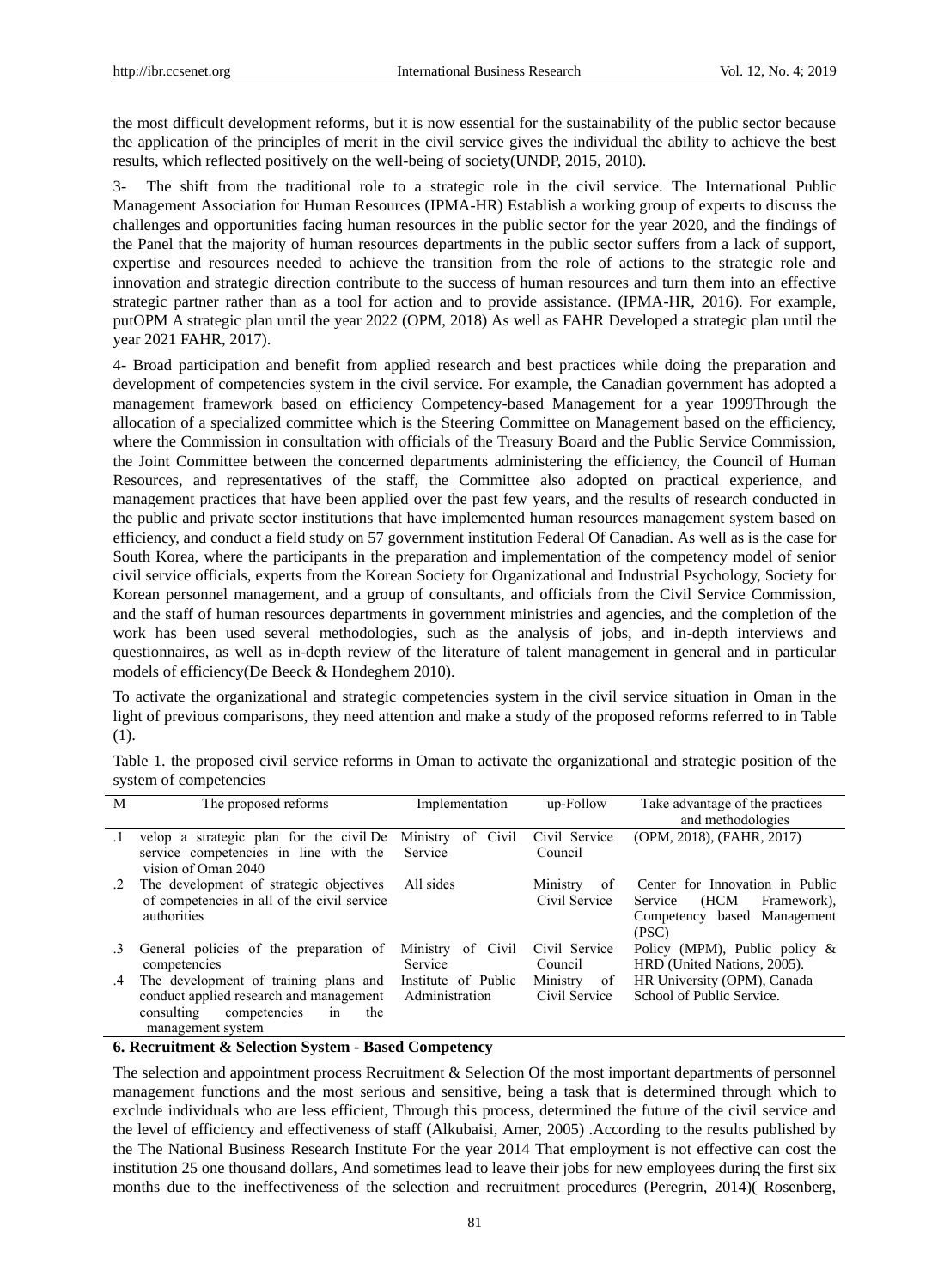2000). Confirms. Spencer, & S. Spencer (1993) That the selection methods of appointment based on efficiency based on the following hypothesis: "The greater the compatibility between the job needs and competencies of the holder, increased work performance and job satisfaction."

We would like to mention that the civil service systems in the countries comparison shop has taken the methodology of efficiency as a basis for the selection and access to public office, but there is a difference in how to apply the methodology through the use of tools or means of employment, organizational levels that are subject to the procedures, and the required number of stages for the selection of individuals with efficiency. And Table 2 shows some of the selection practices based on efficiency in countries comparison shop appointment.

Table 2. based on the comparison between the selection and recruitment practices on efficiency

| Comparison                                                                                                          | (OPM)                  | (PSC)                  | (MPM)                  | (MCS)               | (FAHR)                                                 | (MCS)                                   |
|---------------------------------------------------------------------------------------------------------------------|------------------------|------------------------|------------------------|---------------------|--------------------------------------------------------|-----------------------------------------|
|                                                                                                                     | <b>USA</b>             | Canada                 | S. Korea               | KSA                 | UAE                                                    | Oman                                    |
| Functional grades are subject                                                                                       | All grades             | All grades             | and 9 7 .3             | and $7,8$           | specific-Non                                           | Typical                                 |
| system of open<br>a<br>to<br>competition                                                                            |                        |                        |                        | 6                   |                                                        | functions<br>and<br>support<br>services |
| leadership of the Is the<br>system are subject to open<br>competition levels                                        | <b>Yes</b>             | Yes                    | Yes                    | No                  | No                                                     | No                                      |
| Methods and tools<br>for<br>selection and appointment                                                               | &<br>Exam<br>Interview | Exam<br>&<br>Interview | &<br>Exam<br>Interview | Exam                | Exam & Interview                                       | Exam                                    |
| Does the selection system is<br>linked<br>frame<br><b>or</b><br>a<br>tο<br>appointment<br>and<br>competencies model | Yes                    | Yes                    | Yes                    | No                  | Yes                                                    | No                                      |
| Otmmh<br>system<br>electronically                                                                                   | all<br>At<br>stages    | all<br>At<br>stages    | $\blacksquare$         | all<br>At<br>stages | Electronic<br>submission and in<br>the screening stage | At all stages                           |
| Is there evidence of the<br>system are indicative of<br>selection and appointment                                   | Yes                    | Yes                    | Yes                    | No                  | Yes                                                    | No                                      |
| Is there a mechanism for<br>procedures of<br>grievance<br>selection and appointment                                 | Yes                    |                        |                        | N <sub>0</sub>      | No                                                     | No                                      |

Source: (Cho, 2010), (Kim, S, 2010), (PSC, 2017), (Sabbarah, 2013), (MPM, 2018), (MSPB, 2004, 2017), (OPM, nd), (OCHRO 2015).

The previous table (2) note that:

1- Oman, Saudi Arabia and the UAE agree to exclude senior leadership positions from the civil service open competition and applied to the rest of the jobs. : A study of the World Bank and experts involved in the performance of the public sector that senior government positions require skills and competencies, and therefore requires efforts in the polarization and keep them in accordance with the competency management system, has allocated some countries and the independence of that category under the name Senior Executive Civil Service As in America, Canada, Britain, South Korea, Australia, and the choice of appointment system and a competitive open document on merit (Lafuente, M. et al, 2012 ). A study OECD (2015): That half of the EU member states have a competency framework for senior civil servants is used in recruitment and training.

2- Selection and appointment system is linked to a framework or model competencies in both America and Canada, South Korea and the UAE. Confirms Sienkiewicz (2014) That the successful application of the concept of competencies in the organization conditional on providing practical in the field-based human resources management solutions on efficiency through efficiency models or frameworks.

3- Selection and appointment guide is one of the important tools that help managers and HR staff in understanding the processes and procedures related to employment, which is present in both America and Canada, South Korea and the UAE.

4- And procedures for selection and recruitment operations in Oman and Saudi Arabia is somewhat similar.

In light of the previous comparisons, we suggest some reforms for employment based on the activation of efficiency as in Table 3.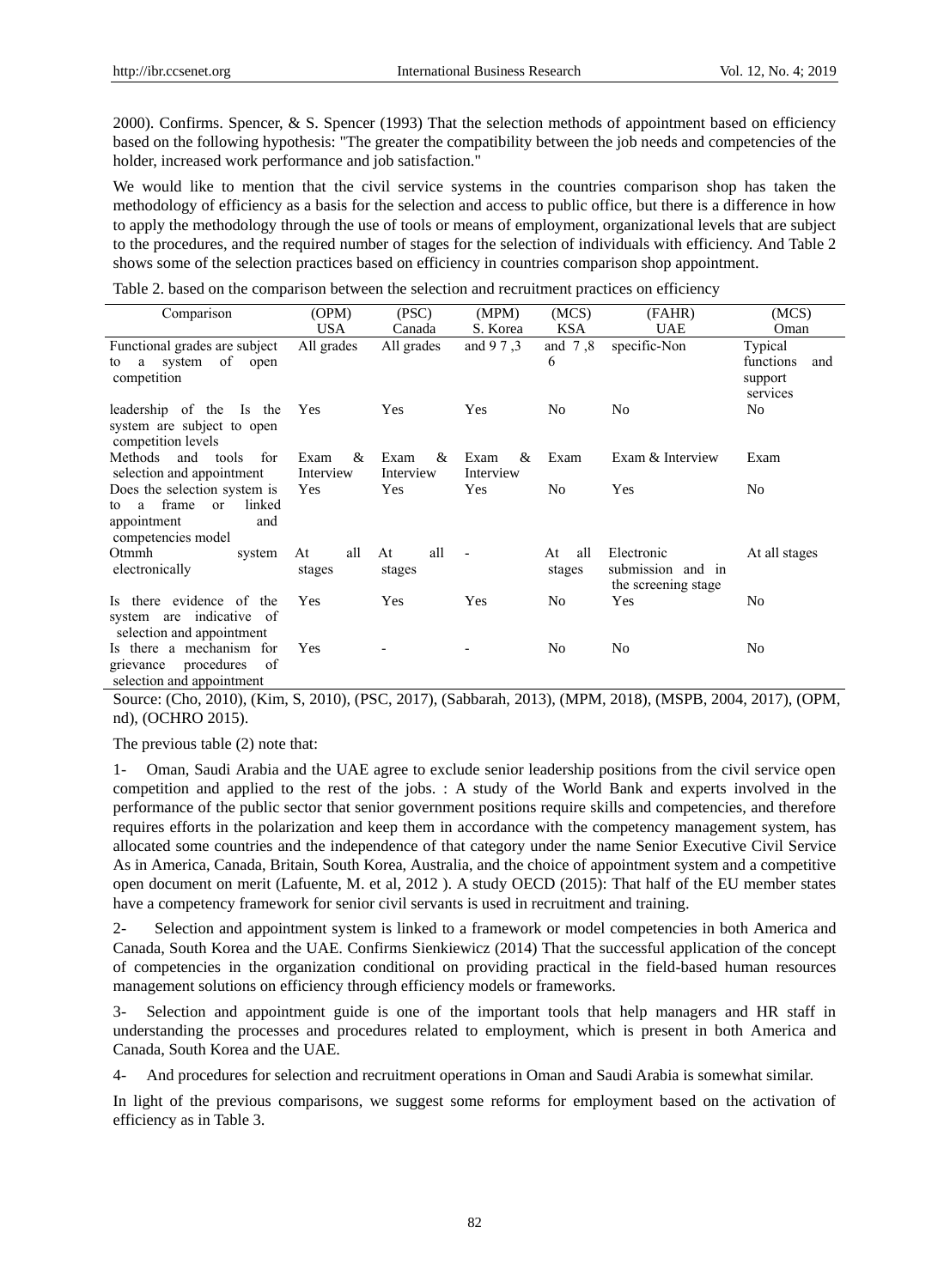| Take advantage of the<br>practices and<br>methodologies                    | Implementation                                              | preparation                                                                                                        | The proposed reforms                                                                                                                                                                                  | M  |
|----------------------------------------------------------------------------|-------------------------------------------------------------|--------------------------------------------------------------------------------------------------------------------|-------------------------------------------------------------------------------------------------------------------------------------------------------------------------------------------------------|----|
| (MSPB, 2004, 2017).<br>$OPM$ , nd),                                        | Civil<br>Service<br>the Council wit<br>h<br>Council of Oman | Joint work between the<br>Ministry of Civil Service<br>and government agencies<br>team                             | Modifying the texts of the .1<br>special<br>selection and appointment of legal<br>materials in the Civil Service Act and its<br>implementing regulations so based on<br>the principles of efficiency. |    |
| (MPM, 2018), (PSC,<br>2017)                                                | Service<br>Civil<br>Council                                 | Joint work between human<br>resources experts and the<br>Ministry of Civil Service<br>Team                         | Public policy for employment in the<br>civil service preparation                                                                                                                                      | .2 |
| Personnel Psychology<br>(PSC,<br>Centre<br>(Sabbarah,<br>Canada),<br>2013) | Council of Ministers                                        | Ministry of Civil<br><b>The</b><br>Service and the Institute of<br>Public Administration                           | The establishment of the National<br>Center for competency assessment                                                                                                                                 | .3 |
| (MPM, 2018), (PSC,<br>2017), (OPM, nd),                                    | of<br>Civil<br>Ministry<br>Service                          | Ministry<br>of<br>Civil<br>The T<br>in<br>Service<br>cooperation<br>with the Institute of Public<br>Administration | Preparation indicative evidence for the<br>selection and appointment                                                                                                                                  | .4 |

# Table 3. the proposed civil service reforms in Oman to activate employment based on efficiency

#### **7. Performance Appraisal System - Based Competency**

Used many organizations efficiency models as a basis for building performance management systems, and determine usually between five to ten core competencies be linked to the strategic objectives and factors of the success of the organization, it is advisable not to include a large number of competencies so as not to waste officials and management time in the procedures and evaluation stages, which Ansehm focus on the performance aspects of the employee (Pulakos, 2004). Where the report noted OECD (2017) That all OECD countries have assessments formal performance and mandatory for the staff of the central government, as agreed about 16 countries that staff performance management intervention in government areas of reform, where he was recently in Canada, the implementation of new systems in performance management and standardization of those systems for all federal public service employees, and occupied Korea South fourth place, the United States ranked fifth, Canada ranked 13th in the extent of the use of performance assessments in decisions related to human resources in the central government of the 37 countries of the OECD member countries index.

Since many different performance evaluation systems, but the recent trends of the system must be based on linking employee performance objectives and strategy of the organization, and to link the results of the evaluation and other functions for the management of human resources, as well as to enhance and develop the capabilities and competencies of staff. And Table 4 compares performance evaluation in countries comparison shop systems.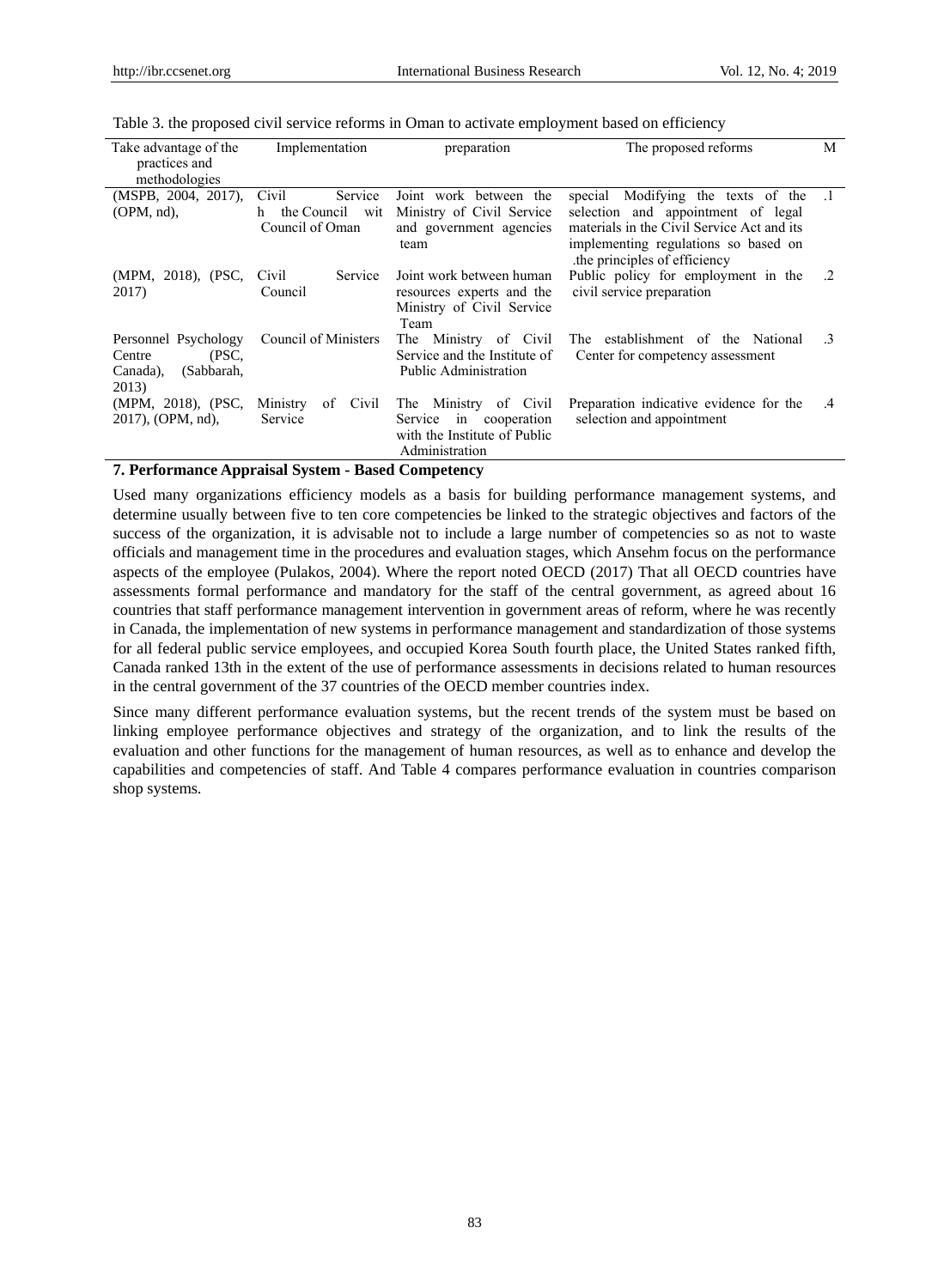| (MCS)                                                                                                                                                  | (FAHR)                                                                                                                                                                       | (MCS)                                                                                                                                     | (MPM)<br>(PSC)                                                                                        |                                                                        | (OPM)                                                                                                             | Comparison                                                                                                       |
|--------------------------------------------------------------------------------------------------------------------------------------------------------|------------------------------------------------------------------------------------------------------------------------------------------------------------------------------|-------------------------------------------------------------------------------------------------------------------------------------------|-------------------------------------------------------------------------------------------------------|------------------------------------------------------------------------|-------------------------------------------------------------------------------------------------------------------|------------------------------------------------------------------------------------------------------------------|
| Oman                                                                                                                                                   | <b>UAE</b>                                                                                                                                                                   | KSA                                                                                                                                       | S. Korea                                                                                              | Canada                                                                 | <b>USA</b>                                                                                                        |                                                                                                                  |
| Performanc<br>e Appraisal<br>staff,<br>All<br>except for<br>the<br>occupants<br>of<br>the<br>special<br>functions,<br>experts and<br>advisers<br>class | Performance<br>Management<br>All staff of the<br>degree<br>οf<br>Undersecretary<br>of the Ministry<br>$\cdot$ (to class<br>(10)<br>for<br>except<br>grades $(11)$ to<br>(14) | Performance<br>Management<br>staff<br>All<br>of<br>mattresses $(13)$<br>below,<br>and<br>except for the<br>favorites<br>(15)<br>(and (13) | Performance<br>Management<br>All<br>staff,<br>senior including<br>civil<br>service<br>officials       | Performance<br>Management<br>All employees<br>in the public<br>service | Performance<br>Management<br>All<br>organizational<br>levels                                                      | Named<br>System<br>From subject<br>this<br>to<br>?system                                                         |
| 3                                                                                                                                                      | 4                                                                                                                                                                            | $\overline{2}$                                                                                                                            | $\overline{2}$                                                                                        | $\overline{2}$                                                         | 2                                                                                                                 | Number<br>οť<br>models used<br>in the system                                                                     |
| Specific<br>elements<br>with<br>functional<br>performanc<br>e evaluation<br>system                                                                     | Objectives and<br>of<br>set<br>a<br>competencies                                                                                                                             | Objectives and<br>of<br>set<br>a<br>competencies                                                                                          | Objectives and<br>of<br>set<br>a<br>competencies<br>and<br>plan<br>learning<br>and<br>development     | Objectives and<br>of<br>set<br>a<br>competencies                       | Objectives and<br>of<br>set<br>a<br>competencies                                                                  | The<br>main<br>elements<br>of<br>the system                                                                      |
| 1                                                                                                                                                      | 3                                                                                                                                                                            | 3                                                                                                                                         | 3                                                                                                     | 3                                                                      | 5                                                                                                                 | Number<br>οf<br>stages of the<br>system                                                                          |
| $\mathbf{0}$                                                                                                                                           | 9                                                                                                                                                                            | 7                                                                                                                                         | 6                                                                                                     | 6                                                                      | 5                                                                                                                 | Number<br>οf<br>existing<br>competencies<br>in the system                                                        |
| No                                                                                                                                                     | Yes                                                                                                                                                                          | Yes                                                                                                                                       | Yes                                                                                                   | Yes                                                                    | Yes                                                                                                               | Employee<br>sign<br>the<br>valuation<br>model                                                                    |
| Secrecy<br>1                                                                                                                                           | confidenti-Non<br>al<br>6                                                                                                                                                    | confidenti-Non<br>al<br>3                                                                                                                 | confidenti-Non<br>al<br>Manual<br>Performance<br>Agreement and<br>Policy<br>Performance<br>Management | confidenti-Non<br>al<br>A large number<br>of<br>pilot<br>evidence      | confidenti-Non<br>al<br>integrated<br>An<br>of<br>library<br>manuals,<br>brochures,<br>instructions and<br>videos | Evaluation<br>results<br>The number<br>of<br>methodologie<br>and<br>S<br>manuals that<br>came with the<br>system |

|  |  |  | Table 4. Comparison of the procedures used in the performance appraisal system |  |
|--|--|--|--------------------------------------------------------------------------------|--|
|  |  |  |                                                                                |  |

Source: (Kong, D. et al, 2013), (Kim, Pan, 2014), (OPM, 2017), (MPA, 2018), (TBCS, 2014).

Through previous comparison based on performance evaluation systems on efficiency, draw some of the general principles and orientations that must be based on the evaluation of any functional performance of the civil service system, as follows:

1- The application of modern systems of performance evaluation is the most important " System Performance Management. "Where most of the literature suggests that it has become the modern approaches that have sprung up recently. (L. Spencer, & S. Spencer, 1993), (Rashid, 2004), (Pulakos, 2004), (Aguinis, 2013), (Dorsy & Hason, 2017)

2- Transparency and justice through the involvement of the government agency staff and inform them of all phases of the evaluation system and its components and competencies related to various organizational levels is. Research has shown that it is important to recognize that staff performance management system that is fair and transparent (Aguinis, 2013)

3- The system is flexible and easy application and connect them electronically with human resources information systems. A poll conducted by the Foundation Watson Wyatt Three out of every ten employees agree that the performance management system helps the organization to improve its performance, and that less than 40% said that performance management systems have developed clear performance targets, and the results also indicate that there is a weakness in the design of modern systems of performance in many organizations and

84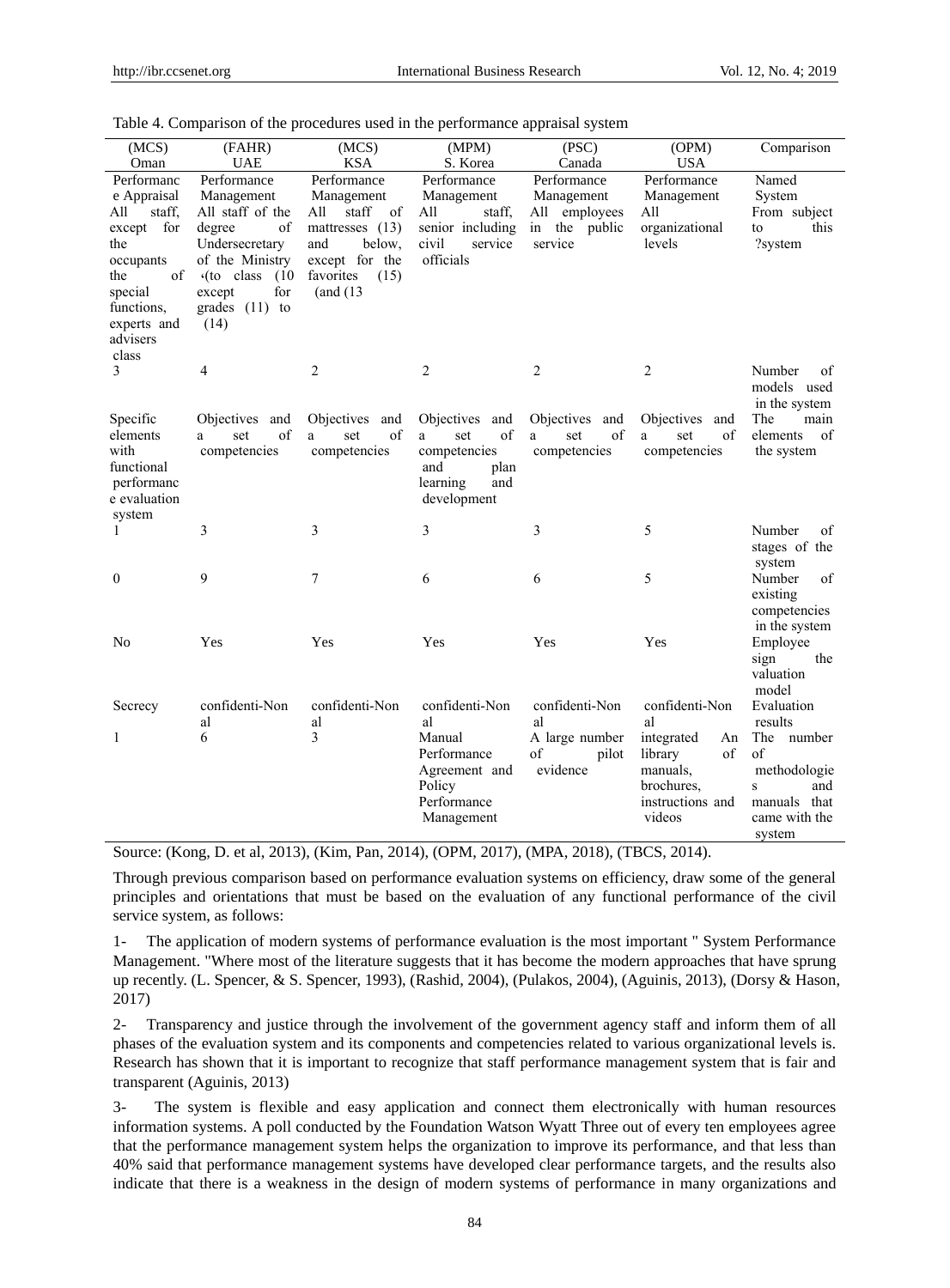performance management systems have become cumbersome because of the bureaucratic and time-consuming without any added value from their application. (Pulakos, 2004).

Linking the results of performance evaluation of other functions for the management of human resources Kaltrkiet, training, bonuses and other system.

The reforms related to performance based on the efficiency of the civil service in Oman assessment, relating to the transition from the current traditional methodology in the evaluation to " System Performance Management "With the need to focus on the preparation of the pilot guides the system by the Ministry of Civil Service, and the training of managers and officials of human resources on the system by the Institute of Public Administration.

# **8. Competency Model / Framework**

Uses competency model Synonym competency framework It is a descriptive tool that includes skills, knowledge, personality traits and abilities and behavior are clear and detailed staff in the organization, and is considered very necessary to achieve strategic objectives and business successfully, and the framework for assessing the quality of human capital from the perspective of the organization's needs, and therefore the successful application of the concept of competencies in the organization conditional on providing process solutions field-based human resources management efficiency through efficiency models or frameworks (Hamid, 2014), (Sienkiewicz, 2014) .

This requires undertaking various measures can be classified into four categories, namely, (determining efficiency, competency assessment, gain efficiency, the use of efficiency) Initially, the institution you need to discover the competencies possessed by either the individual or organizational level, because they serve as a basis for the development of future talent, and more importantly, what are the competencies they need to improve institutional performance. (Rousku, 2014) The Orbiter system of talent management finds that there are many models and tire-related competencies, whether those models to government institutions or private, or professional associations or institutes and institutions consulting, or specialists in the field for researchers, but the important question how you can prepare those models or frameworks?

Since all comparison countries had developed its own set of competencies within the framework of core competencies or leadership or specialist, except for the civil service in the Sultanate of Oman, we do not recommend the reproduction of a window or a particular model and its application in the civil service, and we recommend conducting an integrated study using methodologies and methods of preparation model or competency framework which Oferdtha literature. And Figure 2 illustrates the stages and steps of the preparation of a form or a competency framework, it has been prepared based on different methodologies and studies.

# **9. Conclusion**

As indicated previously, that the civil service reform is one of the most difficult development reforms, but efforts by governments and international organizations, and researchers seeking to overcome these difficulties, bridging research gaps, and development solutions, various scientific methodologies, and still continuing. Valtteri towards reform in the civil service needs time, and to the vision and a clear strategy, and cooperation between the various government agencies, in addition to supporting the adoption and applied research projects.

The construction of an integrated system for the management of competencies is important to move to a talent management system steps, and if implemented properly it will achieve the best results of government performance, and promotes the competitiveness of the public sector, and improves government services, and to achieve justice among employees. We hope to take the proposals contained in this article effectively, and that efforts are harnessed to do more research and studies in talent management and talent in the public sector.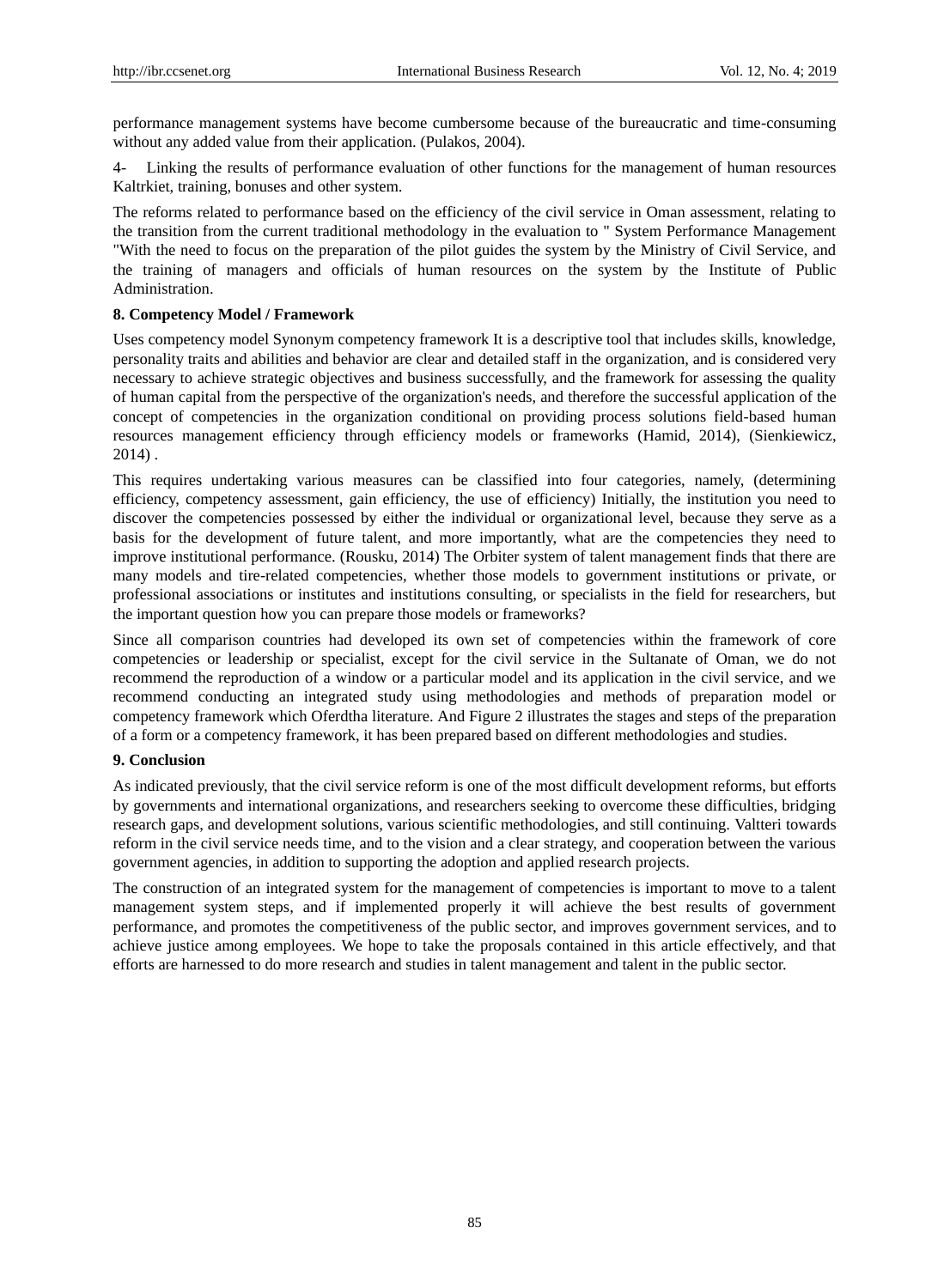| Purpose & Goal                               | Identify Target and goal.<br>$\bullet$<br><b>Target Functional</b><br>Categories.<br>Alignment with vision and<br>strategy.           | Processing<br>of<br>necessary<br>documents (Laws, regulations,<br>human resources systems and<br>organizational<br>policies,<br>structure, job descriptions). |
|----------------------------------------------|---------------------------------------------------------------------------------------------------------------------------------------|---------------------------------------------------------------------------------------------------------------------------------------------------------------|
| $\overline{2}$<br>Methodology & Analysis     | Traditional way.<br>$\bullet$<br>professional Way.<br>The Integrated method.<br>Data collection and analysis.                         | Interviews,<br>questionnaires,<br>behavioral<br>events,<br>task<br>analysis, direct observation,<br>ready models.                                             |
| $\overline{3}$<br>Readiness & design         | <b>Competency Verification</b><br>Form Design<br>Form Markup                                                                          | Verified by (interviews, tests,<br>evaluation centers).<br>Using Performance indicators.                                                                      |
| $\overline{4}$<br>Sharing $&$ implementation | Staff and management<br>$\bullet$<br>problems.<br>Effective communication.<br>Dissemination of the model<br>and provision of support. | Induction<br>lecture,<br>training<br>programs and workshops<br>Guidance Guides.                                                                               |
| 5<br>Continue & Evaluation                   | Post-Implementation<br>Feedback.<br>Changes that may occur in<br>human resources systems.                                             | Questionnaires,<br>interviews,<br>performance<br>evaluation<br>results, change decisions and<br>documents.                                                    |

Figure 2. Stages and steps of building a model or competency framework (L. Spencer, & S. Spencer, 1993), (Orr, E, 2010), (Rousku, 2014), (MCS, 2015)

# **References**

- Aberdeen, Group (2007). Competency management the link between talent management and optimum business results. August [on line] (date of consultation 12-5-2013) http://www.assess.co.nz/pages/AberdeenStudy.pdf.
- Ali, A.. F., & Mahmood, H. I. (2013). Management of Public Organization. Amman: Dar Ghaida'a Publishing & Distribution.
- Alkubaisi, A.(2005). Human Resources Management in the Civil Service. Arab Administrative Development Organization. Cairo.
- Aguinis, H. (2013). Performance management. Boston: Pearson.
- Beeck, S., & Hondeghem, A. (2010). Competency Management in the Public Sector : Three Dimensions of Integration Paper for the IRSPM Conference 2010. *IRSPM Conference 2010*.
- Benayoune, A. (2017). Copetency-based framework: The benefits and the challenges. *International Journal of Management and Applied Science, 3*(9), 6-11.
- Campion, M. A, & Odman, R. B. (2011). Doing competencies well: Best practice in competency modelling. *Personnel Psychology*, *64*, 225-262. https://doi.org/10.1111/j.1744-6570.2010.01207.x
- Cho, Chang-hyun.(2010). Professional Civil Service of Korean Government. Republic of Korea Civil Service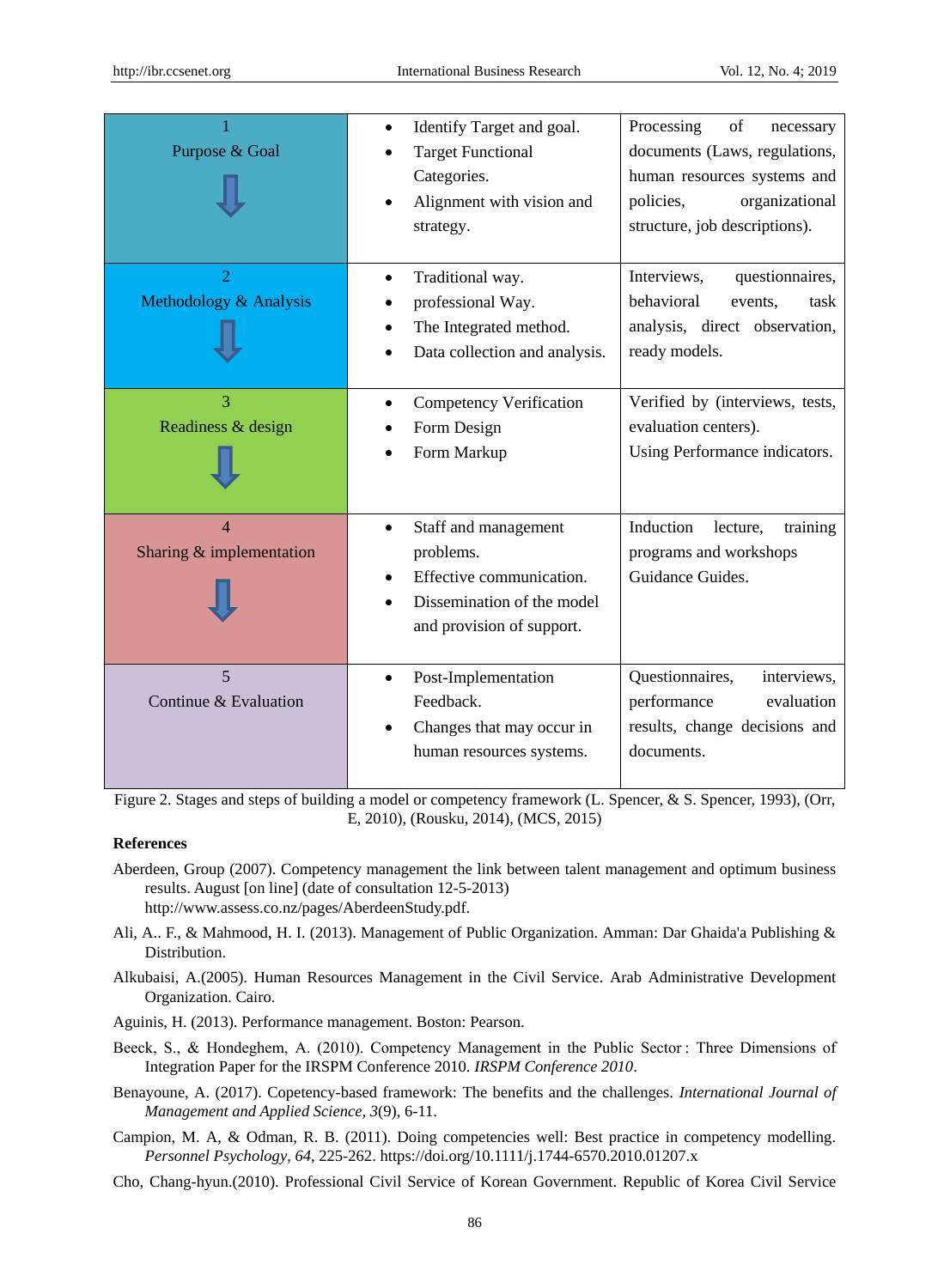Commission, October, http://unpan1.un.org/intradocgroups/public/documents

- De Beeck, S. O., & Hondeghem, A. (2010). Managing Competencies in Government: State of the Art Practices and Issues at Stake for the Future. *State of the Art Practices and Issues at Stake for the Future*, 1–129. Retrieved from papers2://publication/uuid/7571753A-B9CD-4DE5-B552-96B435DBD8AE
- Delamare, F., Le D., & Jonathan, W. (2007). What Is Competence ? *Journal Human Resource Development International, 8(*1), 27-46. https://doi.org/10.1080/1367886042000338227
- Draganidis, F., & Mentzas, G. (2006). Competency based management: a review of systems and approaches. *Information Management & Computer Security*, *14*(1), 51-64. https://doi.org/10.1108/09685220610648373
- Dorsy, D., & Hason, M.(2017). Performance Management That Makes A Difference: An Evidence-Based Approach. The Society for Human Resource Management (SHRM), https://www.shrm.org/hr-today/trends-and-forecasting/special-reports-and-expert-views/Documents/Perfor mance%20Management.pdf
- FAHR. (2017). Federal Authority For Government Human Resources Strategic. Emirates. https://www.fahr.gov.ae/Portal/Userfiles/Assets/Documents/187b791b.pdf
- Hamid, A. (2014). Development of an HR Practitioner Competency Model and Determining the Important Business Competencies : An Empirical Study in Malaysia. *International Journal of Management Excellence 3*(2), 446-461. https://doi.org/10.17722/ijme.v3i2.167
- Hurley. J. (2017). Highlights of the history of the Public Service, www.canada.ca.
- Gangani, N. T., McLean, G. N., & Braden, R. A. (2006). A Competency-Based Human Resource Development Strategy. *Performance Improvement Quarterly*, *19*, 127-139. https://doi.org/10.1111/j.1937-8327.2006.tb00361.x
- IPMA-HR. (2016). HR2020 Shifting Perspectives: A Vision for Public Sector HR. International Public Management Association for Human Resources. https://www.ipma-hr.org/docs/default-source/public-docs/importdocuments/node-documents/30655-hr-taskf orce-report-final
- Kupczyk, T. (2014). *Competencies of management Staff in the Knowledge-Based Economy.pdf*.
- Kim, P. (2014). Performance Appraisal and Performance-Related Pay in Government: The Case of South Korea. *International Journal of Civil Service Reform and Practice (IJCSRP), 4.* https://www.astanahubjournal.org/index.php/ijcsrp/article/view/14/14
- Kim, S., & Jung, H. W. (2010). The competency Management in the Korean National Government. K.U. Leuven, Public Management Institute, https://soc.kuleuven.be/io/onderzoek/project/files/hrm27-country-report-korea.pdf.
- Kong, D., Kim, S., & Yang, S. (2013). Individual performance appraisal in the government of Korea. KDI School of Public Policy and Management. Seoul,

file:///C:/Users/saqar%201/Downloads/17%20Government%20HR%20Policy.pdf

Laakso-Manninen, R., & iitala, R. (2007). *Competence management and human resources development: A theoretical framework for understanding the practices of modern Finnish organisations*. *HAAGA-HELIA Research***.** The contract of the contract  $\mathbb{R}$  Retrieved from  $\mathbb{R}$  and  $\mathbb{R}$  from  $\mathbb{R}$  and  $\mathbb{R}$  from  $\mathbb{R}$  and  $\mathbb{R}$  and  $\mathbb{R}$  from  $\mathbb{R}$  and  $\mathbb{R}$  and  $\mathbb{R}$  and  $\mathbb{R}$  and  $\mathbb{R}$  http://www.haaga-helia.fi/sites/default/files/Kuvat-ja-liitteet/Palvelut/Julkaisut/hrdweb.pdf

- Lafuente,M. Manning, N. Watkins, J. (2012).International Experiences with Senior Executive Service Cadres. Global Expert Team on Public Sector Performance (PSP GET), The World Bank, April, P 1-16, http://siteresources.worldbank.org/EXTGOVANTICORR/Resources/3035863-1285601351606/GET\_Note\_ Recently\_Asked\_Questions\_Senior\_Executive\_Services.pdf
- L. Spencer, & S. Spencer. (1993). Competence at Work: Model for Superior Performance. John Wiley & Sons, New York.
- Lynch, K. G. (2009). Sixteenth Annual Report to the Prime Minister on the Public Service of Canada. Privy Council Office, http://publications.gc.ca/collections/collection\_2010/bcp-pco/CP1-1-2009-eng.pdf.
- McClelland, D. C. (1973). Testing for competence rather than for "intelligence." *American Psychologist, 28*(1), 1-14. https://doi.org/10.1037/h0034092
- MCS. (2015). competency Framework- Guideline. Ministry of Civil Service, Kingdom of Saudi Arabia, August,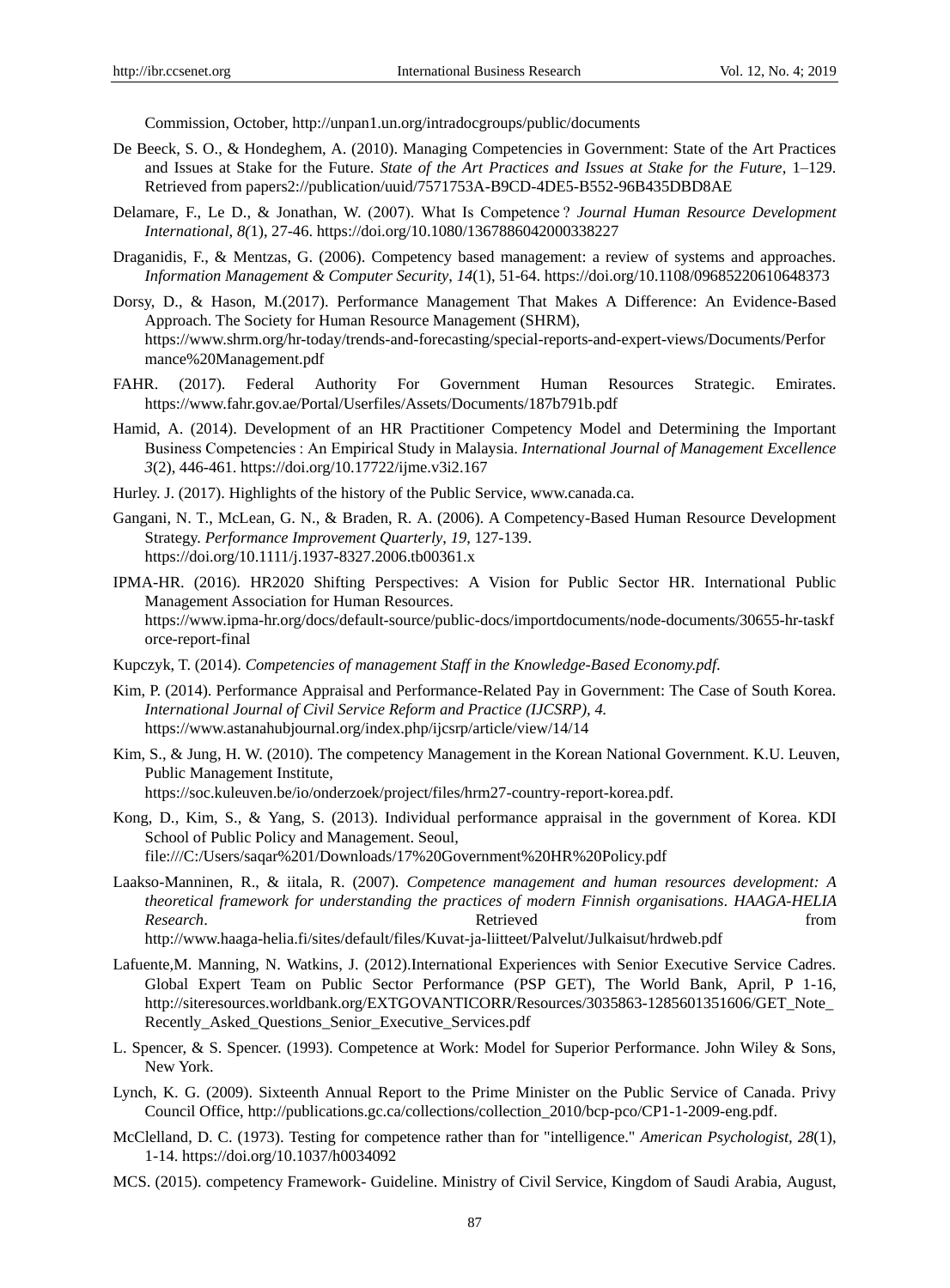https://www.mcs.gov.sa

- MPM. (2018). Annual Report 2017. Ministry of Personnel Management. September, file:///C:/Users/saqar%201/Downloads/Ministry%20of%20Personnel%20Management%202017%20Annual %20Report%20(1).pdf
- MPM. (2018). Public Human Resource Management At a Glance 2018. Ministry of Personnel Management. South Korea, http://www.mpm.go.kr/english/news/Multimedia/ebook/hrm/hrm2018/
- MSPB. (2017). The Merit System Principles : Keys to Managing the Federal Workforce. Merit Systems Protection Board. United States, January,

https://www.mspb.gov/mspbsearch/viewdocs.aspx?docnumber=1371890&version=1377261

- MSPB. (2004). Managing Federal Recruitment: Issues, Insights, and Illustrations. Merit Systems Protection Board. United States, September, https://www.mspb.gov.
- Namkoong, K. (2007). Civil Service Reform in Participatory Government : Civil Service System in Transition. *The Korean Journal of Policy Studies, 22*(1), 19-45.
- OECD. (2017). Staff performance management in Government at a Glance 2017. OECD Publishing. Paris, DOI: https://doi.org/10.1787/gov\_glance-2017-46-e
- OECD. (2015). Dominican Republic : Human Resource Management for Innovation in Government.*OECD Public Governance Review*s, 1-372. http://www.oecd.org/publications/dominican-republic-human-resource-management-for-innovation-in-gove

rnment-9789264211353-en.htm

- OCHRO. (2015). Key Leadership Competencies: Examples of Effective and Ineffective Behaviors.Office of the Chief Human Resources Officer. Treasury Board of Canada Secretariat, June.
- Okoth, S., & Ph, D. (2015). A Review of State of the Art of Public Administration in Western Academia Lessons for the Gulf States A Review of State of the Art of Public Administration in Western Academia, 1, 1-20.
- OPM. (2018). OPM Strategic Plan Fiscal Years 2018 2022. Office of Personnel Management. United States, https://www.opm.gov/about-us/budget-performance/strategic-plans/2018-2022-strategic-plan.pdf
- OPM. (2017). A Handbook for Measuring Employee Performance. Office of Personnel Management. United States, March.

https://www.opm.gov/policy-data-oversight/performance-management/measuring/employee\_performance\_ handbook.pdf

OPM. (n.d). Federal Human Capital Business Reference Model (HCBRM) Office of Personnel Management. United States. https://www.opm.gov/services-for-agencies/hr-line-of-business/hc-business-reference-model/hc-brm-interac

tive-model.pdf.

- Oman 2040. (n.d) Improving Governance Effectiveness. https://2040.om/en/governance-and-institutional-performance/
- Orr, E., Dai, G., & Senetljes, C. (2010). The Art and Science of Competency Modeling :Best Practices in Developing and Implementing Success Profiles. Korn Ferry Institute, Los Angeles, https://www.kornferry.com/institute/the-art-and-science-of-competency-modeling-best-practices-in-develop ing-and-implementing-success-profiles
- Prasanthi, S. (2015). Competency Based HRM. *International Journal in Management and Social Science, 3*(1), 135-145 .
- Peregrin, T. (2014). Competency-Based Hiring: The Key to Recruiting and Retaining Successful Employees. JAND, 114(9), 1330–1331,1332–1335,1337,1339. https://doi.org/10.1016/j.jand.2014.07.016
- PSC. (2017). Public Service Today: Annual Report 2016-17. Public Service Commission of Canada, https://www.canada.ca/content/dam/psc-cfp/documents/publications/annual-report/ar2017-en.pdf
- Pulakos, E. D. (2004). Performance Management: A roadmap for developing, implementing and evaluating performance management systems. The Society for Human Resource Management(SHRM), https://www.shrm.org/hr-today/trends-and-forecasting/special-reports-and-expert-views/Documents/Perfor mance-Management.pdf
- R, Boyatzis. (1982). The Competent Manager : A Model for Effective Performance, John Wiley & Sons, New